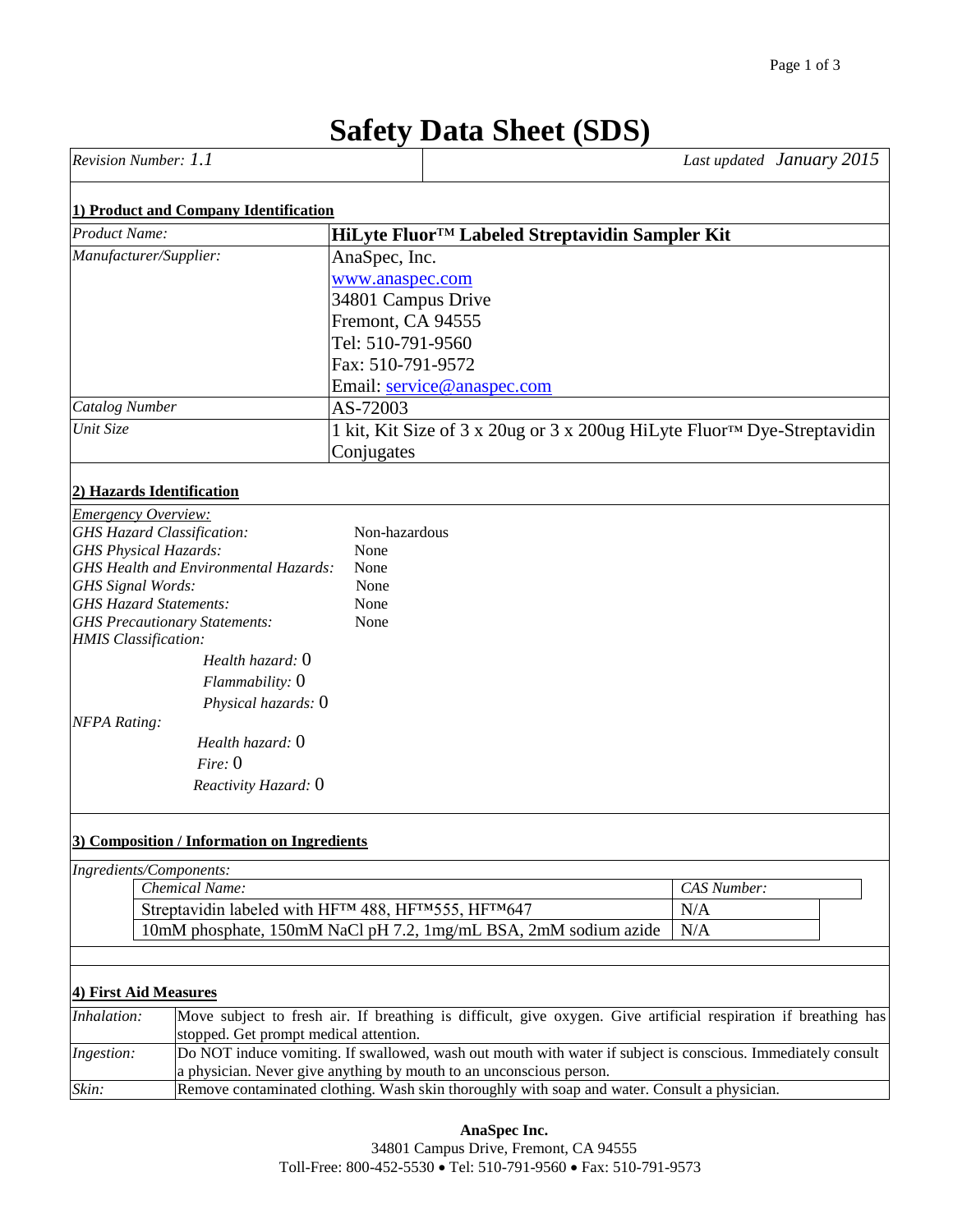| Immediately flush eyes with large amount of water for at least 15 minutes. Consult a physician.<br>Eyes: |                                  |                                                                          |                                                              |  |
|----------------------------------------------------------------------------------------------------------|----------------------------------|--------------------------------------------------------------------------|--------------------------------------------------------------|--|
| <b>5) Fire Fighting Measures</b>                                                                         |                                  |                                                                          |                                                              |  |
| Extinguishing media:                                                                                     |                                  | Use water spray, alcohol-resistant foam, dry chemical or carbon dioxide. |                                                              |  |
| None<br>Special firefighting procedures:                                                                 |                                  |                                                                          |                                                              |  |
| Unusual fire and explosions hazards:                                                                     |                                  | None                                                                     |                                                              |  |
| 6) Accidental Release Measures                                                                           |                                  |                                                                          |                                                              |  |
| Soak up with inert absorbent material.<br>Spill response                                                 |                                  |                                                                          |                                                              |  |
| Containment                                                                                              | None.                            |                                                                          |                                                              |  |
| <b>PPE</b>                                                                                               |                                  | Gloves, lab coat, goggles                                                |                                                              |  |
|                                                                                                          |                                  |                                                                          |                                                              |  |
| <b>7) Handling and Storage</b>                                                                           |                                  |                                                                          |                                                              |  |
| Store at -20 °C                                                                                          |                                  |                                                                          |                                                              |  |
| 8) Exposure Controls / Personal Protection                                                               |                                  |                                                                          |                                                              |  |
| Engineering controls                                                                                     | None                             |                                                                          |                                                              |  |
| PPE                                                                                                      |                                  |                                                                          | Wear goggles, gloves and lab coat when handling this product |  |
| 9) Physical and Chemical Properties                                                                      |                                  |                                                                          |                                                              |  |
| <b>Physical State</b>                                                                                    | Liquid                           |                                                                          |                                                              |  |
| <b>Odor</b>                                                                                              | Not determined                   |                                                                          |                                                              |  |
| Solubility in Water                                                                                      | Soluble                          |                                                                          |                                                              |  |
| Specific Gravity                                                                                         | Not determined                   |                                                                          |                                                              |  |
| pH                                                                                                       | 7.2                              |                                                                          |                                                              |  |
| <b>Boiling Point</b>                                                                                     | Not determined                   |                                                                          |                                                              |  |
| <b>Melting Point</b>                                                                                     | Not determined                   |                                                                          |                                                              |  |
| <b>Flash Point</b>                                                                                       |                                  | Not determined                                                           |                                                              |  |
| Vapor Pressure:<br>Vapor Density:                                                                        | Not determined<br>Not determined |                                                                          |                                                              |  |
|                                                                                                          |                                  |                                                                          |                                                              |  |
| 10) Stability and Reactivity                                                                             |                                  |                                                                          |                                                              |  |
| <b>Thermal Decomposition</b>                                                                             |                                  |                                                                          | Stable under recommended storage conditions                  |  |
|                                                                                                          |                                  |                                                                          |                                                              |  |
| Dangerous Products of Decomposition                                                                      |                                  | None                                                                     | No dangerous reactions known.                                |  |
| Dangerous Reactions                                                                                      |                                  |                                                                          |                                                              |  |
| 11) Toxicological Information                                                                            |                                  |                                                                          |                                                              |  |
| <b>RTECS Number</b>                                                                                      |                                  |                                                                          | Not listed.                                                  |  |
| Toxicity                                                                                                 |                                  |                                                                          | Not identified                                               |  |
| <b>Health Hazards</b>                                                                                    |                                  |                                                                          | May cause skin irritation.                                   |  |
|                                                                                                          |                                  |                                                                          | May cause eye irritation.<br>May be harmful if inhaled.      |  |
|                                                                                                          |                                  |                                                                          | May be harmful if swallowed.                                 |  |
| Potential Hazards                                                                                        |                                  |                                                                          | Not identified                                               |  |
| Carcinogenicity:                                                                                         |                                  |                                                                          | Not listed by NTP, IARC, or OSHA                             |  |
|                                                                                                          |                                  |                                                                          |                                                              |  |